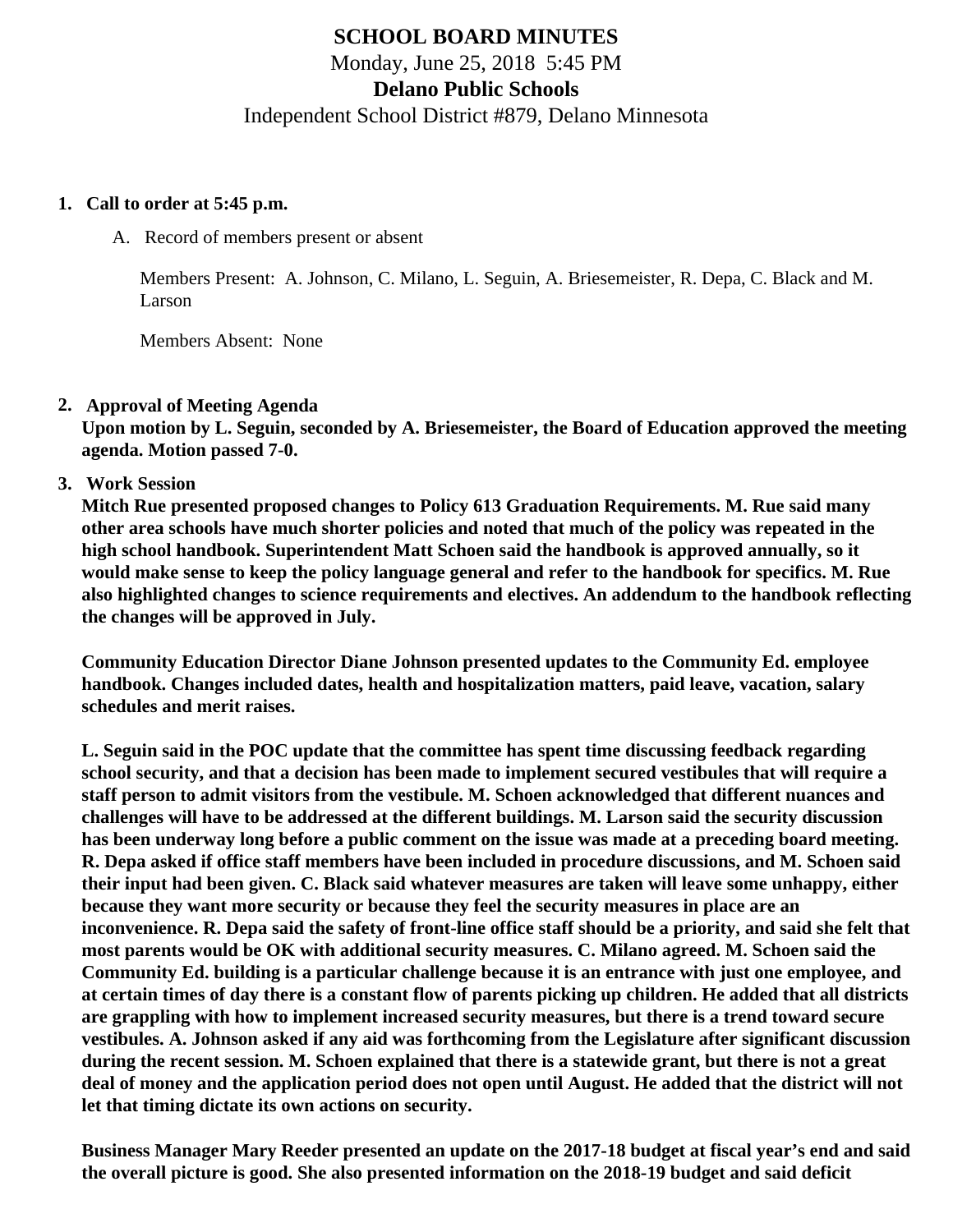**spending is planned. In addition, she outlined some of the large anticipated expenses and the long-term facility maintenance plan.**

**Committee reports included a brief recap from Schools for Equity in Education, but little was known at the time because the legislative session had just ended. In addition, the admin committee met and reviewed M. Schoen's goals for the year. M. Larson said the group would reexamine the way it gathered data going forward.**

**M. Schoen presented student participation in activities information from 2016-17 and 2017-18. The purpose was to see if there was an impact from higher fees, restructuring free and reduced, and eliminating the free third sport option. In 2016-17 there were 1,419 participants, and in 2017-18 there were 1,461. As a result, M. Schoen said that purely from the numbers it seemed that the fee changes did not affect participation. M. Schoen added that fees alone covered about 20 percent of costs in 2017-18 vs. 16 percent in 2016-17. Additional costs were covered by sources like gate fees and booster clubs, allowing about 40 to 45 percent of expenses to be covered by revenue. M. Schoen suggested that the board review fees and expenditures in alternating years to ensure that fees cover a certain percentage of costs, including fuel, coaches, officials, the impact of inflation and more. A. Briesemeister said families with multiple students had been a concern when fee increases were considered, and asked if the district had received much negative feedback anecdotally. High School Principal Steve Heil said he had not heard much feedback at all, other than some questions at the beginning of the season.**

**Board members also reviewed and provided comment on preliminary building plaques.**

**Upon motion by R. Depa, seconded by C. Black, the Board of Education called the meeting to recess at 6:54 p.m. Motion passed 7-0.**

**Board Chair M. Larson called the meeting out of recess and to order at 7:01 p.m.**

- **4. Pledge of Allegiance**
- **5. Program Review Q Comp Program**

**Maria Menz and Meghan Gibas presented information on the Q Comp program. Benefits of the program listed by the pair include peer observations, collaborative group meetings, professional development, personal growth and reflection. Four components of the program include career ladder, job embedded professional development, teacher evaluation and performance pay. In the first component teachers are given opportunities to take on leadership positions. All teachers are peer coaches, and there are also lead peer coaches and Q Comp advisors. Professional development comes in the form of monthly lead peer coach meetings and collaborative groups that set goals in areas like developing grit, critical thinking, student achievement, observation training and overall wellness. Evaluation takes the form of three formal observations per year, which are conducted by two different coaches to ensure reliability. Performance pay provides an incentive for staff members to achieve site, district, professional, collaborative and observational goals. M. Menz and M. Gibas also highlighted the Q Comp mentorship program, which is in its third year, and Q Comp symposiums. Topics for the symposiums this year included three sessions on mindfulness, gratitude and resiliency, K-12 math, and discovering personality style. M. Schoen thanked M. Menz and M. Gibas for doing a phenomenal job of running the Q Comp program.**

# **6. Consent Agenda**

**Upon motion by L. Seguin, seconded by A. Briesemeister, the Board of Education approved the Consent Agenda. Motion passed 7-0.**

A. School Board Minutes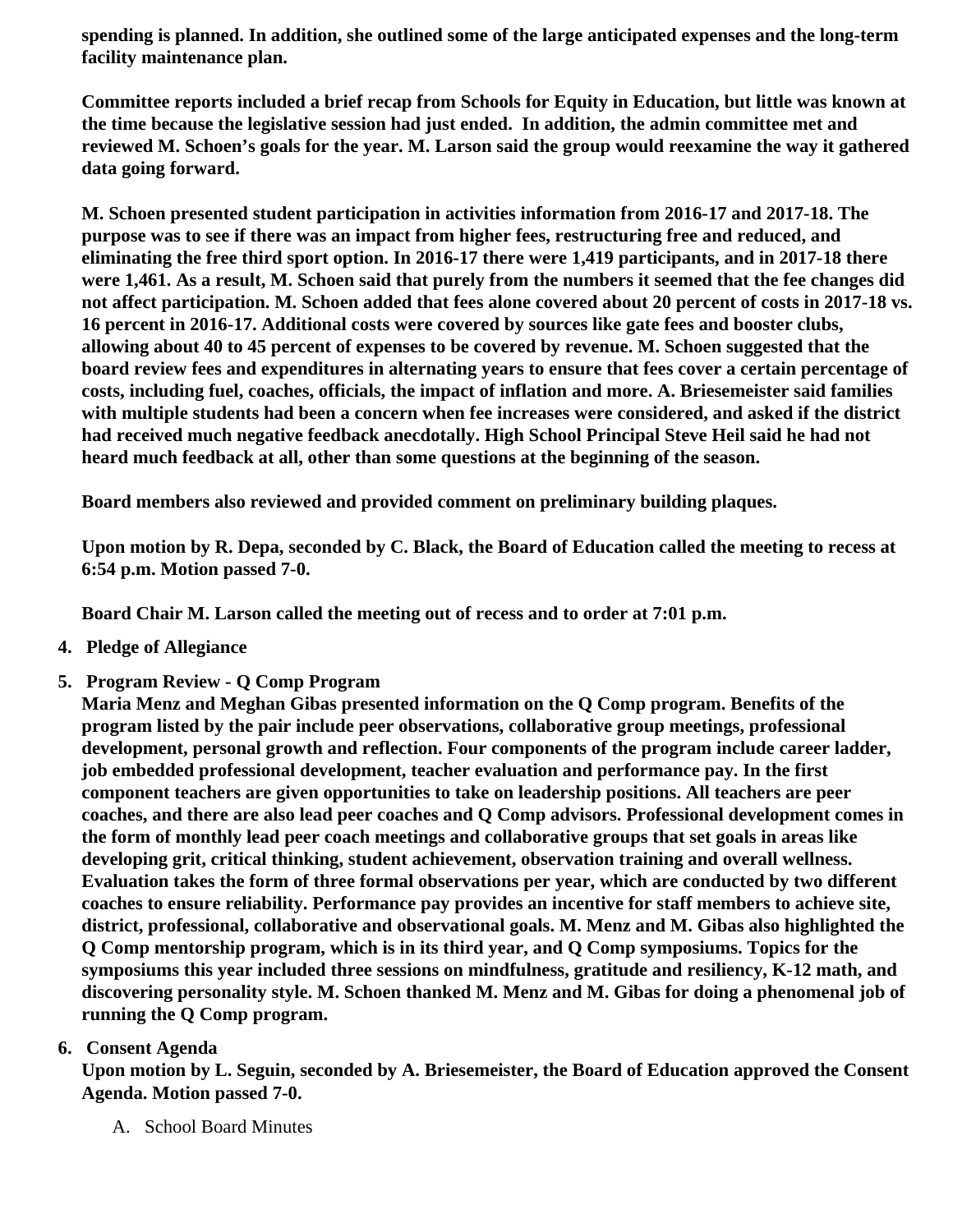- 1. May 21, 2018
- B. Financial Affairs
	- 1. Current Budget Status with Year-to-Date Adjustments
	- 2. Investment Transactions
	- 3. Construction Bond Investment Transactions
	- 4. Wire Transfers
	- 5. Minnesota Liquid Asset Fund
	- 6. Cash Report
	- 7. Revenue Report by Fund
	- 8. Expense Report by Fund
	- 9. Expense Report by Program
	- 10. Expense Report by Object
	- 11. List of Bills Presented for Payment

#### **7. Resolution for Acceptance of Gifts**

**Upon motion by C. Milano, seconded by R. Depa, the Board of Education approved the Resolution for Acceptance of Gifts. Motion passed 7-0.**

#### **8. Personnel Matters**

**Upon motion by M. Larson, seconded by A. Briesemeister, the Board of Education approved the consent portion of the Personnel Matters. Motion passed 6-0, with L. Seguin abstaining.**

**9. Public Comment: School patrons are given the opportunity to address the school board regarding items that are not on the agenda. All patrons will be asked to state their name and address for the record. No comments.**

## **10. Administrative Reports**

A. Superintendent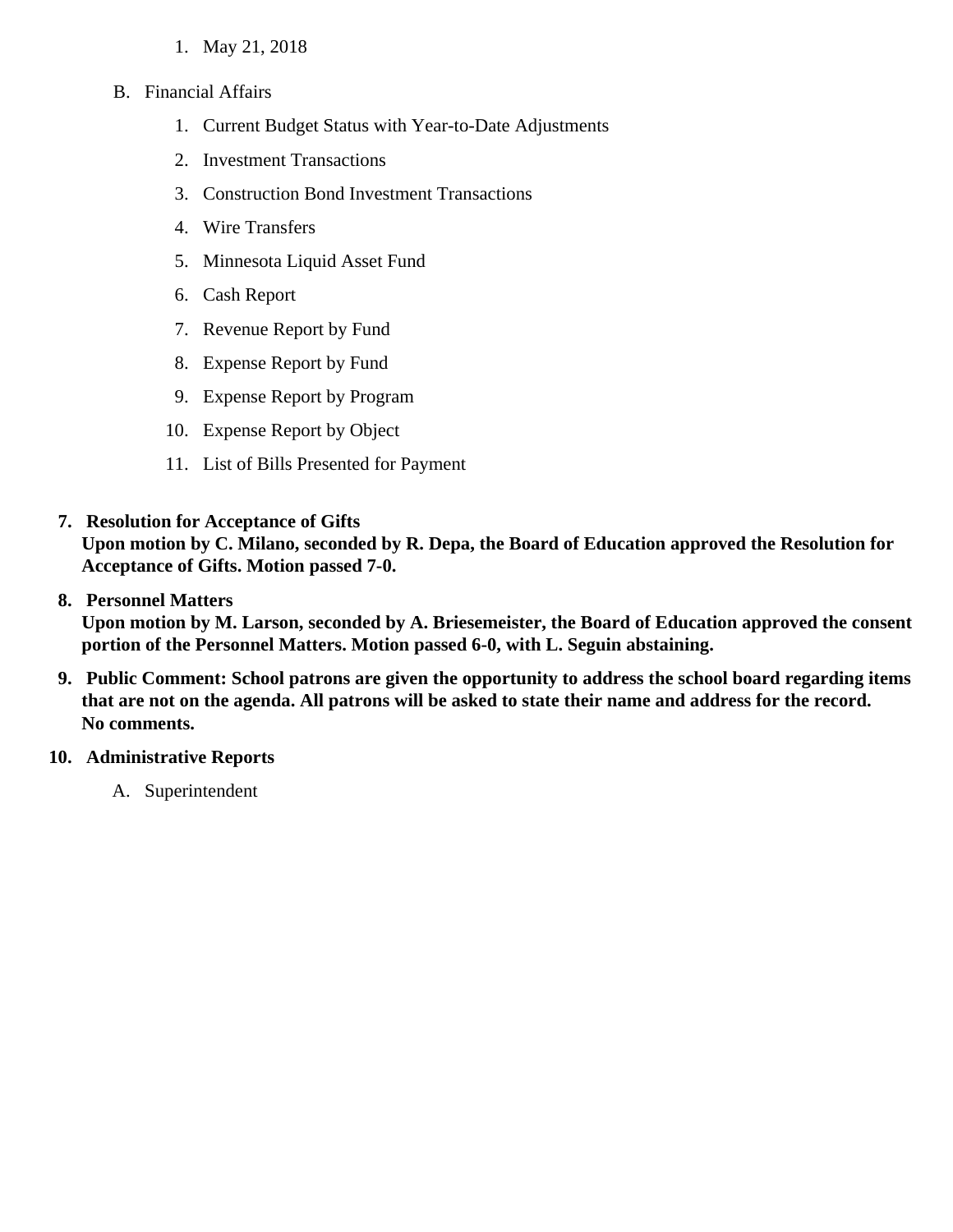M. Schoen provided a construction update. He said the goal for the summer is to complete all academic areas, including the media center, in time for the start of school. The Performing Arts Center is scheduled for completion in mid-October, and additional locker rooms on the north side of the Tiger Activity Center are slated for December completion. The diving well should be complete by the end of August, and the pool should be back on line in time for girls swimming as a fall sport in mid-August. Locker rooms, with the exception of the pool locker rooms, should be completed on time. The pool locker room work may extend into September. In regard to the intermediate school, M. Schoen said the interior is substantially complete and punch list items are being addressed. The exterior is not substantially complete yet. Remaining work includes tree planting, sod installation and seeding. Technology features are being added to classrooms, such as sound systems and Clevertouch screens. Some furniture is being moved in. While construction proceeds, outdoor facilities are being used throughout the summer. M. Schoen reminded users to remember to check in with Community Education to see when those spaces are available. M. Schoen also said that Year 5 of the strategic plan will be implemented in 2018-19, which will be a transition year for the entire district due to the new grade configurations. The focus will be on four major components: technology, curriculum, professional development and facilities.

- B. Principals:
	- 1. Mr. Voight

B. Voight said his address marked the transition from middle school to intermediate school updates. He said he was very proud of the middle school teachers and their efforts to work together to pack and move. He said staff members have embraced the transition and have maintained a positive attitude during the process. B. Voight said some teachers were starting to unpack and arrange rooms, but space had to be maintained for technicians and contractors to finish their work. B. Voight also said teachers have been impressed with the administrative assistant staff members, who have been very productive in temporary spaces. In closing, B. Voight noted that Aug. 29 is the open house date for the intermediate school.

2. Dr. Heil

S. Heil briefly explained summer office staffing, and said it has been an interesting hiring year with about 20 rounds of interviews held. Construction has gone well, and S. Heil thanked those using not only the high school building but also the other spaces on campus for giving workers room to operate. S. Heil complimented the TAC staff for their cooperation and for getting visitors properly oriented as far as access to the building amidst the construction. He reminded community members not to use outdoor facilities when they are locked because TAC staff are not able to supervise use during those times. In general, S. Heil said the whole process is going well this summer and said it would be exciting to come back and see all the changes in the fall.

3. Mr. Hinker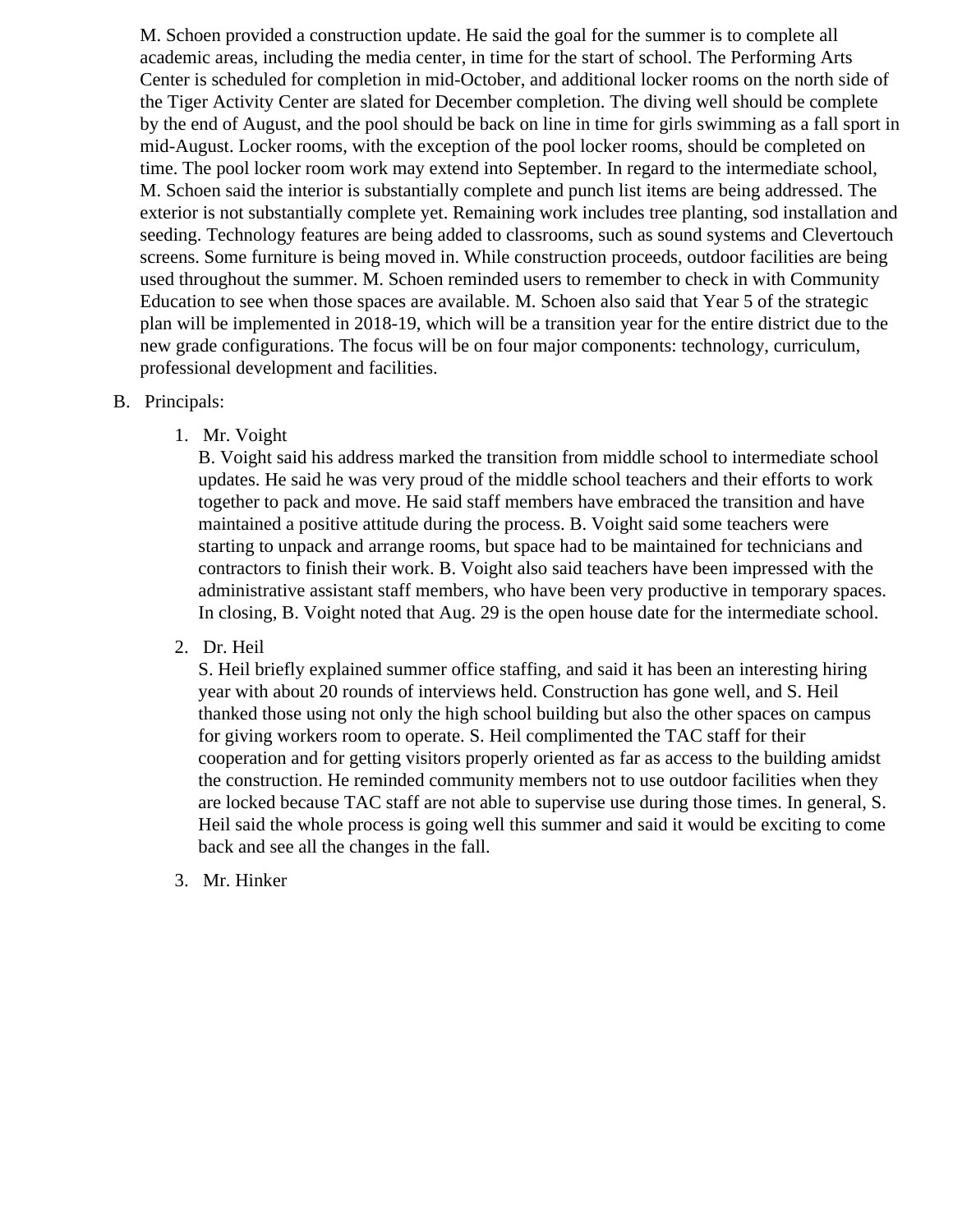G. Hinker presented information from the elementary school in place of D. Schuler. He explained the Student Support Team process to board members, sharing that that each school has a network of teachers who set aside time twice per month to assist peers with problems they might be having with a whole class or an individual. The team brainstorms possible interventions, including academic, behavioral or social-emotional measures, to aid struggling students and their teachers. The process aids in referrals to special education. In the elementary, 42 out of 54 students addressed by the SST were supported by classroom or intervention teachers, while 12 were referred to special ed. In addition, G. Hinker explained that all summer school programs are being housed in the elementary this year. A total of 143 students and 17 teachers with a number of paras will participate. R. Depa asked what the parents' role in the SST process is. G. Hinker said that prior to any discussion in SST, the teacher notifies the parents of the student, and the teacher also follows up with the parents after the SST discussion so they are well informed.

C. Business Manager

M. Reeder announced that it is an election year and that four seats are available. The filing period is from July 31 to Aug. 14. Each seat is a four-year term.

D. Community Education Director

D. Johnson said the summer parks program is beginning soon, and highlighted a number of the attractions. She announced that Dawn Hilgers is taking over as the ECFE programs manager after the retirement of Jane Shaffer. Preschool programs have been well attended this summer, and Tiger Kids Club participants have been enjoying trips to the new splash pad. A highlight was that the Gale Woods farm camp had wrapped up the previous week. Forty-nine students participated. Gale Woods staff members sent a message of appreciation for Delano's well-behaved and respectful participants, and said Delano students stand out each year. D. Johnson also highlighted Destination Imagination's banner year, with the Sugar Packets taking first at the Global Finals, the Cookie Lovers taking 19<sup>th</sup> at the Global Finals, and a third team qualifying as a global alternate. In closing, D. Johnson said the TAC remains very busy and that scheduling and access changes are being communicated to the community.

## **11. Board Reports**

## A. MAWSECO

A. Johnson reported that discussion at the most recent meeting centered around a recently completed pay equity study and financial data regarding the teacher contract settlement.

B. Wright Technical Center

A. Briesemeister reported that the most recent meeting involved adopting the next budget, approving a master agreement for teachers, discussion about summer school involving 75 students, and summer construction.

C. Schools for Equity in Education (SEE)

R. Depa reported that SEE discussed legislative action and discussed summer education regarding dyslexia.

## **12. Old Business**

A.

B.

C.